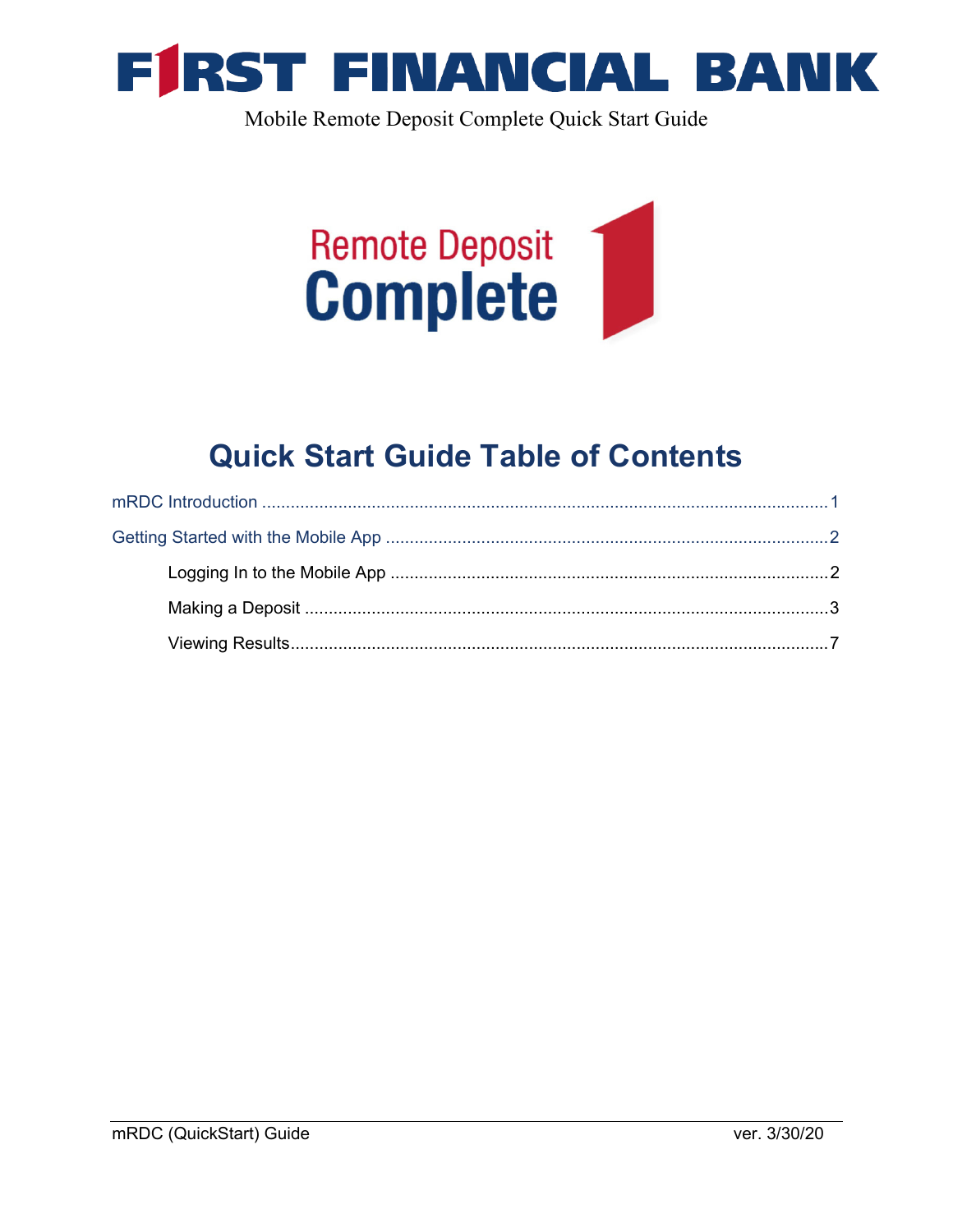

### **mRDC Introduction**

This Quick Start Guide is a document for all users working with the application, Mobile Remote Deposit (mRDC). Your business has the ability to deposit a check using a certified mobile device, granting the opportunity to deposit funds from any location at any time. Users will be able to:

- Log in to the mRDC application.
- Make deposits with a certified mobile device.
- Access full deposit history through SmartPay Business site (the mobile App only stores history for 10 days)

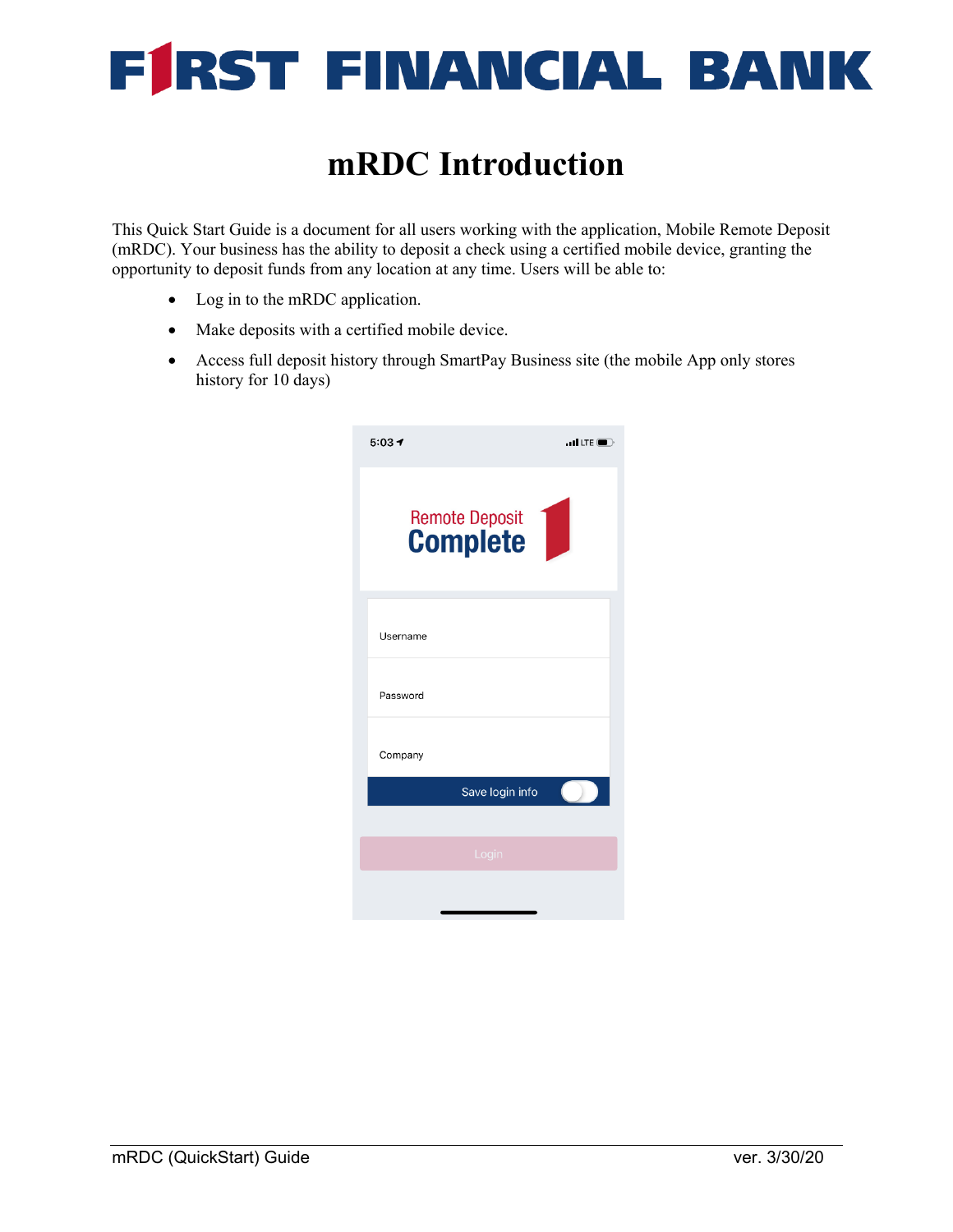

## **Getting Started with the Mobile App**

## **Logging In to the Mobile App**

First Financial Bank will provide you with a user name, temporary password, and company name to use when logging in to the app. Remember that closing the app will automatically log out your profile.

**1.** Open the mRDC application. From the login page, complete the **Username** (this is the same user name as Business Online Banking), case-sensitive **Password**, and **Company** fields.

| Remote Deposit<br><b>Complete</b><br>Username<br>Password<br>Company<br>Save login info<br>Login | $5:03 +$ | $\blacksquare$ LTE |
|--------------------------------------------------------------------------------------------------|----------|--------------------|
|                                                                                                  |          |                    |
|                                                                                                  |          |                    |
|                                                                                                  |          |                    |
|                                                                                                  |          |                    |
|                                                                                                  |          |                    |
|                                                                                                  |          |                    |
|                                                                                                  |          |                    |

- **2.** If you are logging in for the first time, the system will prompt you to change your password. Enter the temporary password in the **Current Password** field.
- **3.** Choose a new password, and enter the same sequence of characters in the **New Password** and **Confirm Password** fields.

Passwords expire every 90 days and are case-sensitive. Use the following guidelines when creating a new password:

- At least 1 uppercase letter
- At least 1 lowercase letter
- At least 1 number
- 8-15 characters in length
- **4.** Select **Next** to continue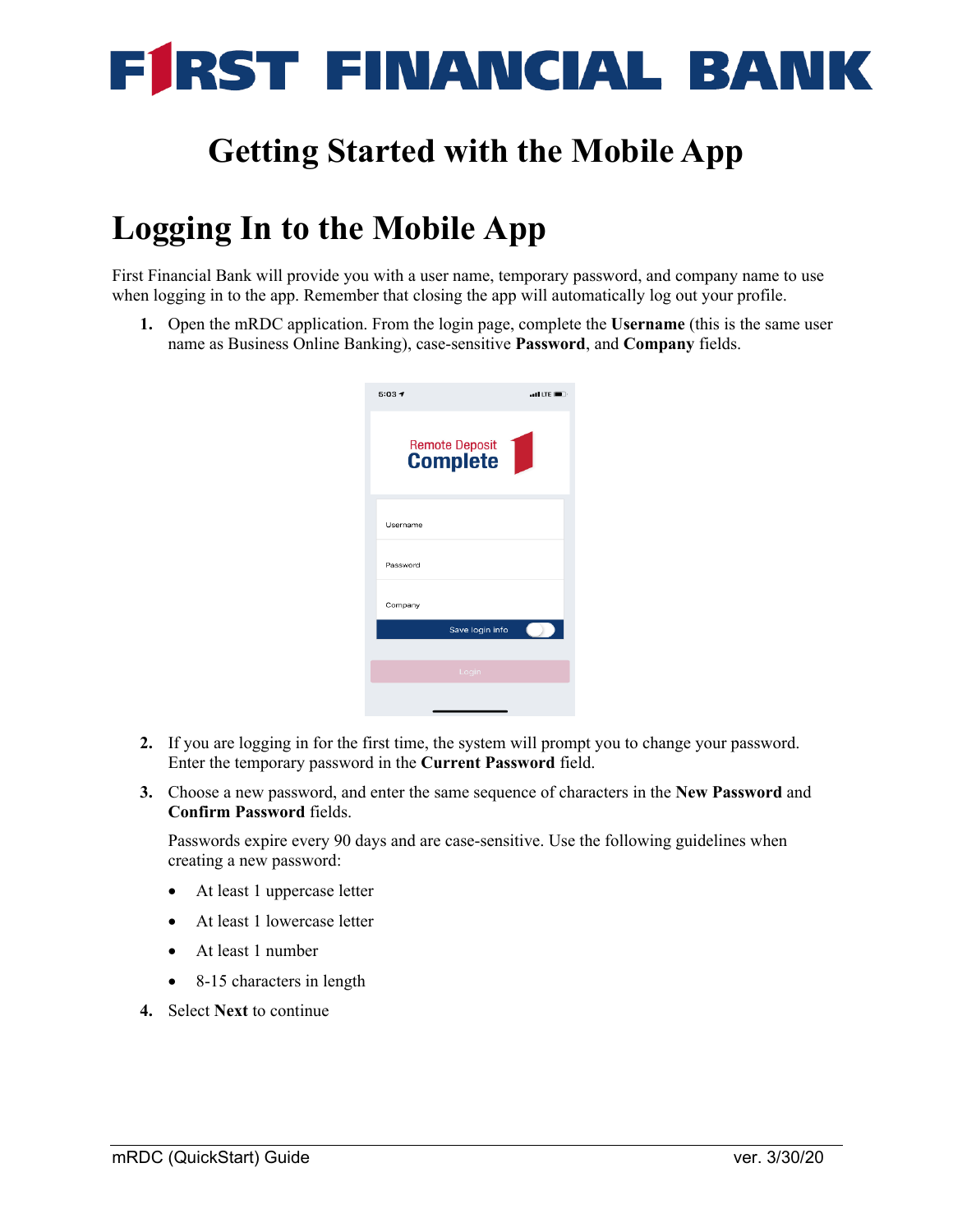# **FIRST FINANCIAL BAN**

# **Making a Deposit**

- **1.** Log in to the app. From the *Home* page, select **Deposit** to create a new deposit
- **2.** The *Deposit* page appears. Select a location from the **MRDC Location** drop-down menu to specify a deposit account.



**3.** Select **Create Deposit** to access the *Deposit* page where you may submit or delete the deposit.

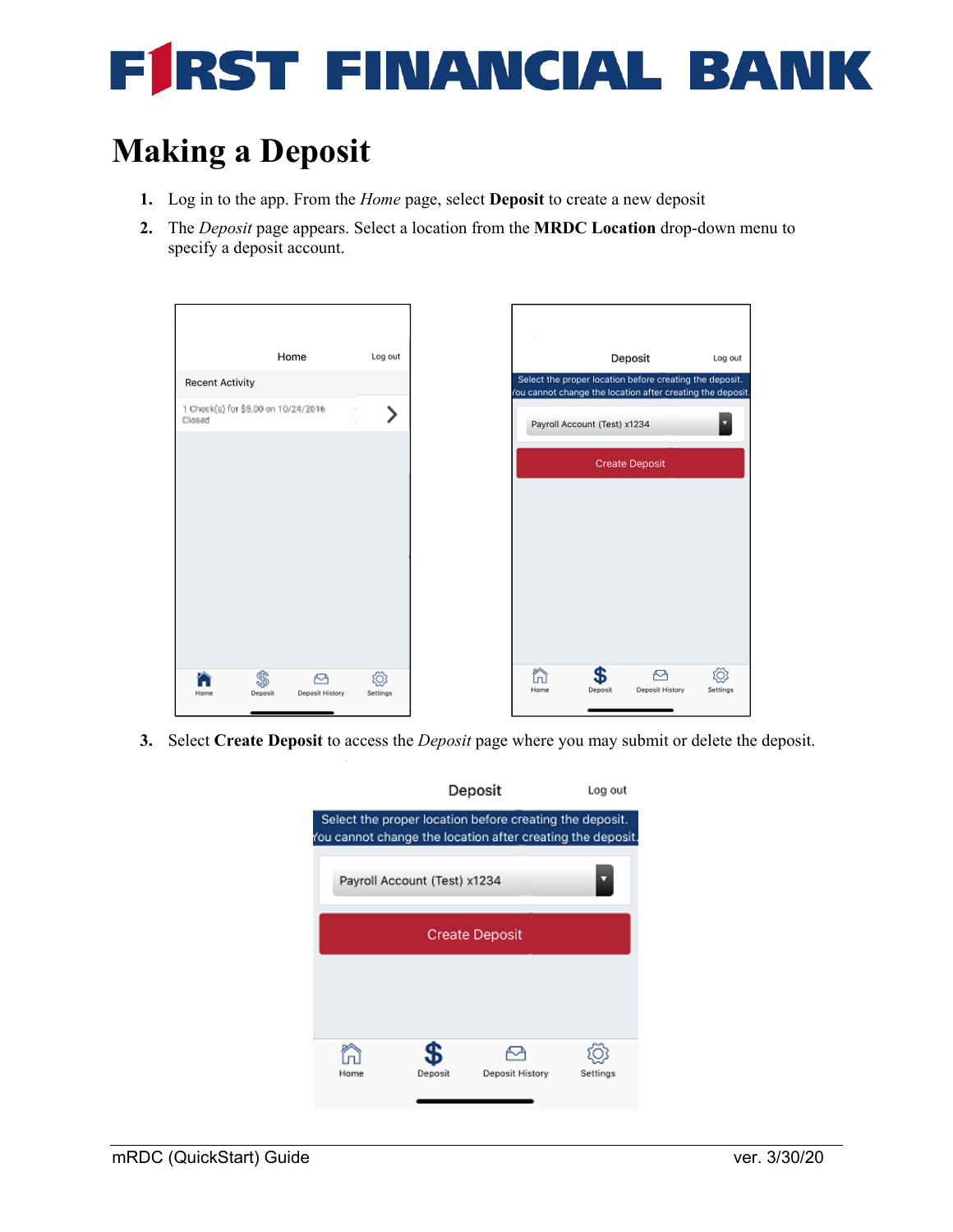#### *RST FINANCIAL BANK* Ħ

- **4.** Select **Add Check** beside the *Checks* field to open the *Add Check* page.
- **5.** Select the **Amount** field. Enter the amount of the check you wish to deposit.

| $4:54 - 7$                                                |         | $m$ LTE $\blacksquare$          |
|-----------------------------------------------------------|---------|---------------------------------|
| ← Deposit                                                 | Deposit | Log out                         |
| Location                                                  |         | Payroll Account (Test) x1234    |
| <b>Created Date</b><br>Status                             |         | 03/24/2020<br>Open For Scanning |
| Submit Deposit                                            |         | Delete                          |
| Checks                                                    |         | Add Check                       |
| <b>Total Deposit Amount</b><br><b>Total Deposit Count</b> |         | \$0.00<br>n                     |
| <b>Deposit Events</b>                                     |         |                                 |
| Opened<br>03/24/2020 4:54:22 PM                           |         |                                 |
|                                                           |         |                                 |
|                                                           |         |                                 |
|                                                           |         |                                 |

| $4:57 +$                  |                                       | $ul$ LTE $\blacksquare$ |
|---------------------------|---------------------------------------|-------------------------|
| ← Deposit                 | Add Check                             | Log out                 |
| \$ Enter Amount           |                                       |                         |
| <b>Check Images</b>       |                                       |                         |
| Front                     |                                       | <b>Back</b>             |
|                           | <b>Customer Associated With Check</b> |                         |
| Select Customer           |                                       |                         |
| <b>Transaction Data</b>   |                                       |                         |
| <b>Transaction Number</b> |                                       |                         |
|                           | <b>Deposit Check</b>                  |                         |
|                           |                                       |                         |
|                           |                                       |                         |

- **6.** From the *Add Check* page, select the **Front** option. The camera functionality on your mobile device will start. Take a picture of the front side of the check. Use the following guidelines to ensure your picture will be captured and read correctly.
	- Sufficient lighting is available.
	- All edges of the check are visible in the picture.
	- Place the check in front of a dark background.
	- Avoid blurry images.

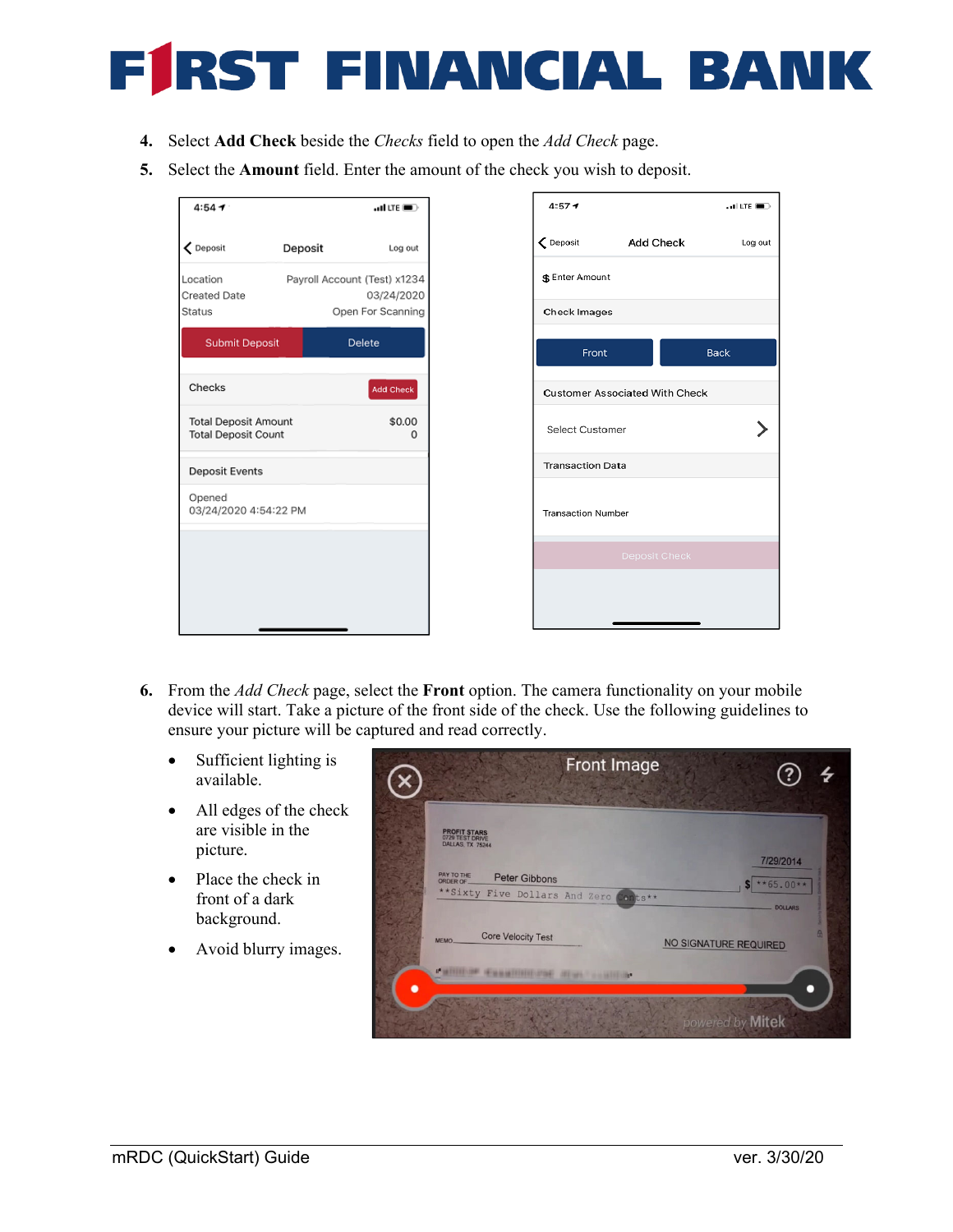#### RST FINANCIAL BANK E

- **7.** From the *Add Check* page, select the **Back** option.
- **8.** Use the same guidelines listed above for a good image of the back of the check item. Select **Next**.



- **9.** The *Add Check* page appears. Select **Deposit Check** to add the check to your deposit.
- **10.** Select the **Customer Associated with Check** option to specify a customer for this deposit. Associating a check with a customer can only be done if paired with additional product, RDC.

**NOTE:** Choose **Submit Deposit** and Skip to Step 13 if you only have mRDC. Associating a check with a cutomer can only be done if mRDC is paired with RDC.

| ← Add Check               | Log out | 电阻器                                   | $\overline{\mathbf{v}}$ <sup>-101</sup> $\mathbf{A}$ = 32% 3:10 |
|---------------------------|---------|---------------------------------------|-----------------------------------------------------------------|
| <b>Transaction Data</b>   |         | ← Add Check                           | Log out                                                         |
|                           |         | Amount                                |                                                                 |
| <b>Transaction Number</b> |         | \$29.99                               |                                                                 |
|                           |         | Check Images                          |                                                                 |
| Tran Data 1               |         | Front.                                | Back                                                            |
| Tran Data 2               |         | <b>Customer Associated With Check</b> |                                                                 |
|                           |         | cust 1 60003                          |                                                                 |
| Tran Data 3               |         | <b>Transaction Data</b>               |                                                                 |
| <b>Deposit Check</b>      |         | Transaction Number                    |                                                                 |
|                           |         | ⊲                                     | □                                                               |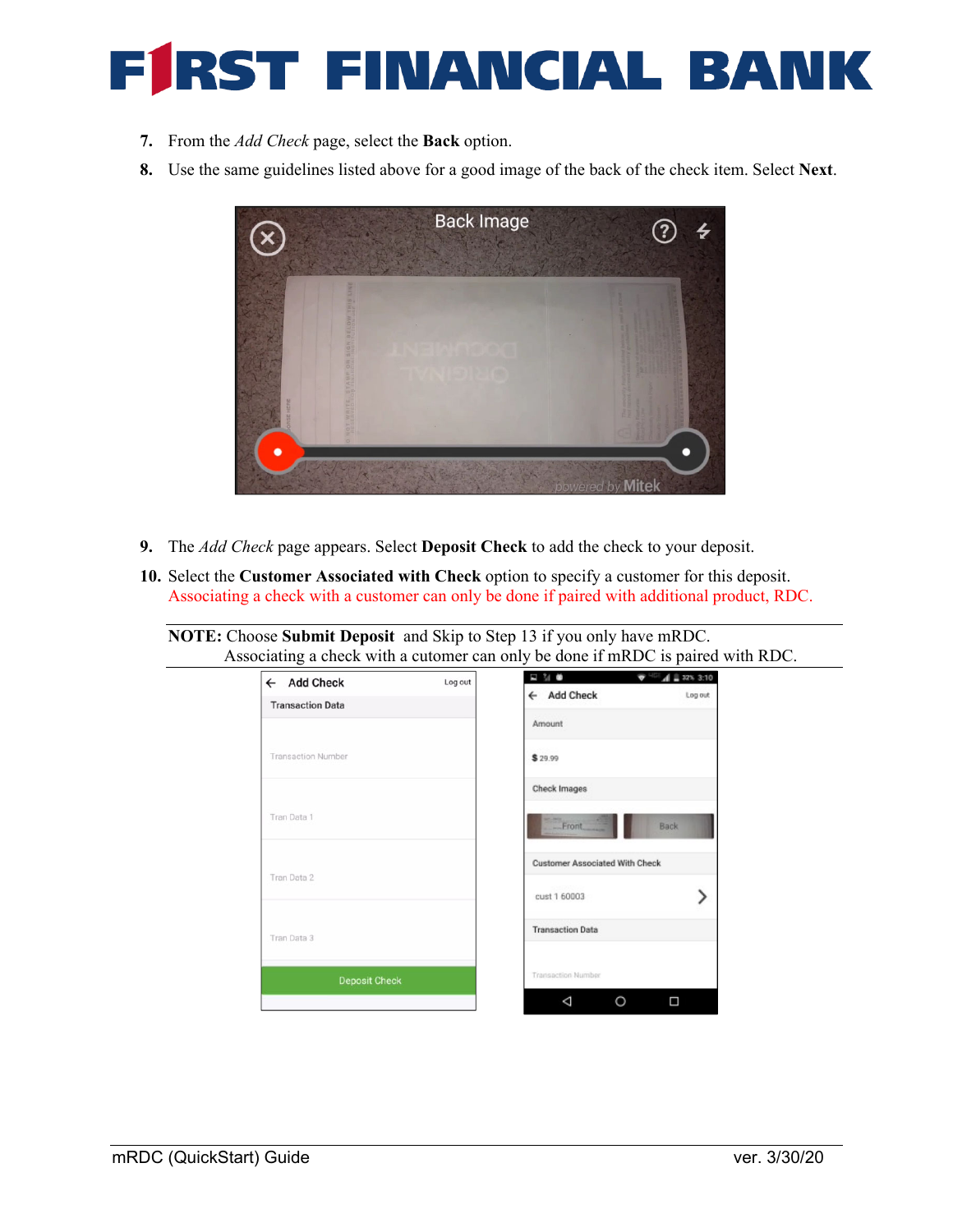# RST FINANCIAL BANK

- **11.** To associate this deposit with a customer, you must add the customer record in SmartPay Business and have access to RDC product. To locate a customer, select **Search**.
	- **Customer Name:** Enter one or more characters to search by name.
	- **Customer Number:** Enter the full and exact number assigned to your customer. This filter is not for a dynamic search and differs from the SmartPay Business (online platform) search filters.
	- **Account Number:** Enter the last four digits of the account number associated with the customer.



- **12.** If you wish to add another check to the deposit, choose **Add Check** and then repeat steps 4 through 10.
- **13.** Once all checks have been added, select **Submit Deposit**.
- **14.** A message appears stating that the deposit was successfully submitted for processing.

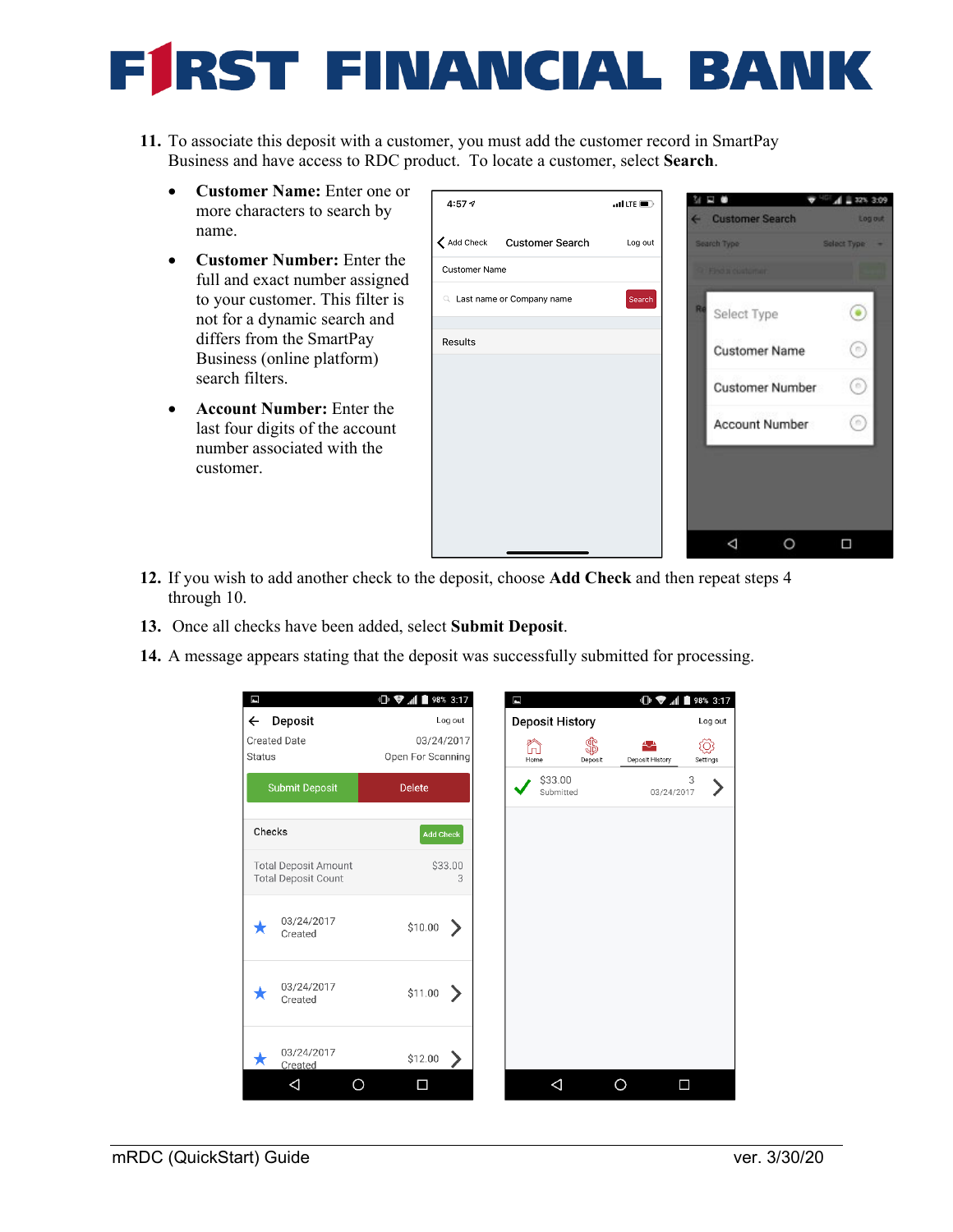#### RST FINANCIAL BAN E

# **Viewing Results**

**1.** To view the results of your deposit, select **Deposit History** from the *Home* page of the mobile application. Note, history for checks is stored for 10 days. More history accessible via Business Portal: smartpay.profitstars.com/business/login



**2.** The *Deposit History* page appears. Select the deposit you wish to view.

| <b>Icon</b> | <b>Description</b>                                       |
|-------------|----------------------------------------------------------|
|             | The item has been submitted                              |
|             | The item has been deposited                              |
|             | The item has been deposited with one or more adjustments |
|             | The item has been rejected and was not deposited         |
| 8           | The item has been deleted                                |
| ťО          | The item is open for scanning                            |
|             | This icon indicates a partial deposit                    |